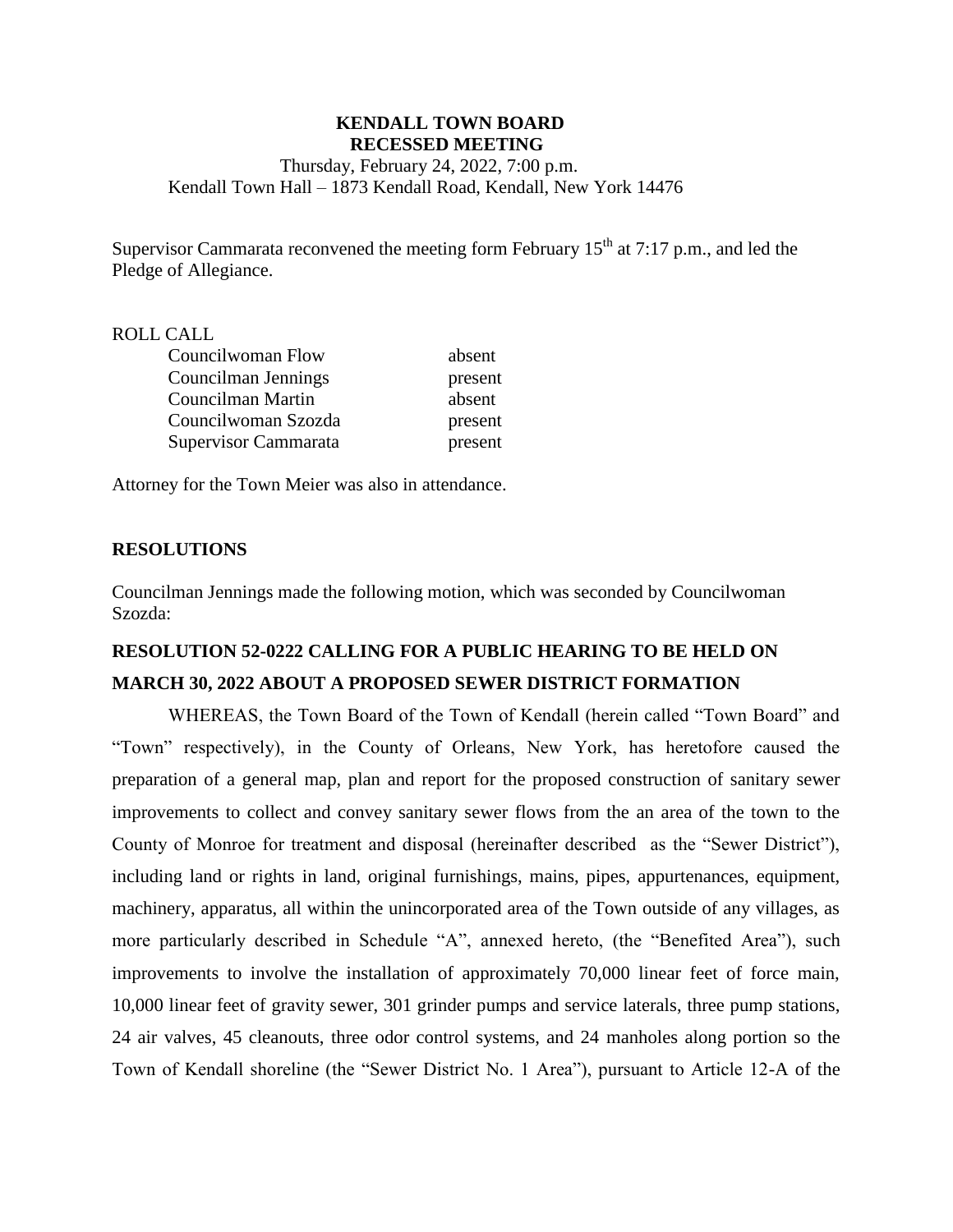Town Law, and which map, plan and report have been heretofore duly filed in the Office of the Town Clerk for public examination; and

WHEREAS, such Sewer District will benefit the entire Benefited Area, said area being hereby designated as the benefited area pursuant to the Town Law; and

WHEREAS, the Town Board and the Town will comply in every respect with all applicable federal, state and local laws and regulations regarding environmental matters, including compliance with the New York State Environmental Conservation Law prior to final authorization for this action; and

WHEREAS, the maximum amount proposed to be expended for the construction of such Sewer District is estimated to be \$16,324,812.00 and which is planned to be financed by the issuance of \$16,324,812.00 serial bonds to be offset by any funds received from federal, state, county, and/or local grants including, but not limited to, grant funds from Resiliency and Economic Development Initiative (REDI) in the amount of \$8,600,350.00, grant funds from New York State Environmental Facilities Corporation (NYSEFC) in the amount of \$3,089,785.00, and loan from the NYSEFC Clean Water State Revolving Fund (CWSRF) in the amount of \$4,634,677.00, the repayment of such loan to be provided by the levy and collection of special assessments from the several lots and parcels of land within the Benefited Area which the Town Board shall determine to be especially benefited by said Sewer District No. 1, so much upon and from each as shall be in just proportion to the amount of benefit which the Sewer District No. 1 shall confer upon the same, to pay the principal of and interest on said bonds as the same shall become due and payable, and

WHEREAS, the annual cost of operation and maintenance of said Sewer District No. 1 shall be paid with a charge upon the Benefited Area which shall be levied and collected in the same manner and at the same time as other Town charges or by water rents or rates; and

WHEREAS, the estimated total first year costs to the typical property and typical one or two family home is the sum of Six Hundred Sixty and 00/100 (\$660.00) Dollars, consisting entirely of long term bonding costs in like amount; and

WHEREAS, the cost of the district to a typical property and the cost of the district to a typical one or two family home (as defined in the Town Law) for the second year and beyond is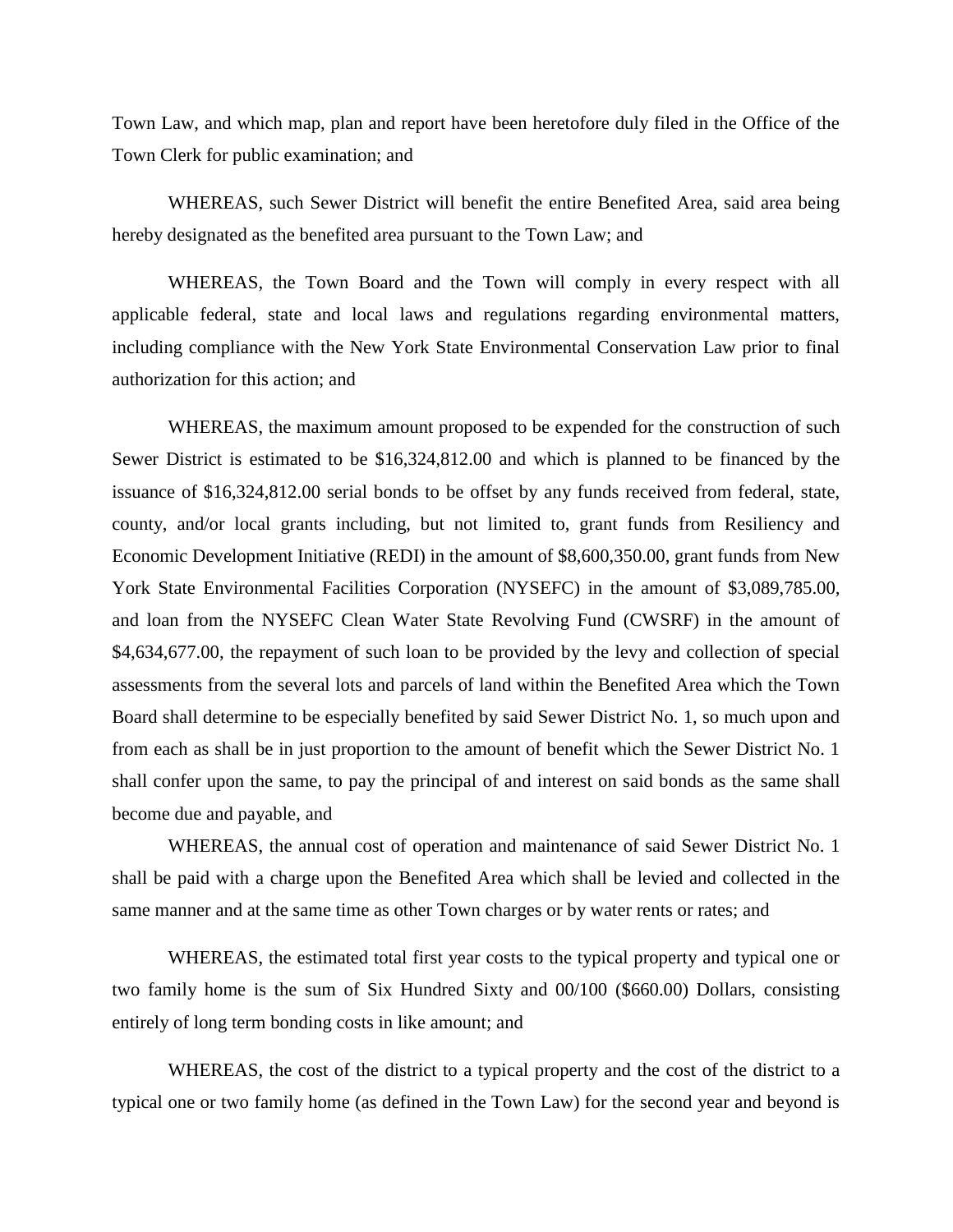now estimated to be the sum of Six Hundred Sixty and 00/100 (\$660.00) Dollars per year, calculated as follows:

Repayment of Long Term Bond

| Parcel Charge                    | \$448.00 |
|----------------------------------|----------|
| <b>Operation and Maintenance</b> | \$104.00 |
| <b>Annual Disposal Costs</b>     | \$108.00 |

\$660.00 parcel/year

and that the Town Board has heretofore caused to be prepared and filed for public inspection with the Town Clerk, a detailed explanation of how such estimates were computed; and further that the cost of the construction of the Sewer District to such Typical Property is below the Average Estimated Cost to the Typical Properties for the establishment of similar types of districts as computed by the State Comptroller and thus is a "low cost" district not requiring the approval of the State Comptroller,

#### NOW, THEREFORE, BE IT:

ORDERED, that the Town Board of the Town of Kendall meet and hold a further public hearing at the Kendall High School, 16887 Roosevelt Highway, Kendall, New York, on the 30<sup>th</sup> day of March, 2022, at 7:00 P.M. (Prevailing Time) to consider the construction of the said proposed facilities and improvements of the Sewer District, at which all persons interested in the subject thereof may be heard concerning the same, and for such other action on the part of the Town Board with relation thereto as may be required by law; and be it

FURTHER ORDERED, that the Town Clerk publish at least once in the "HAMLIN HERALD," a newspaper having a general circulation in the Town of Kendall, and hereby designated as the official newspaper of the Town for such publication, and post conspicuously on the bulletin board in the Office of the Town Clerk, a copy of this Order, certified by the Town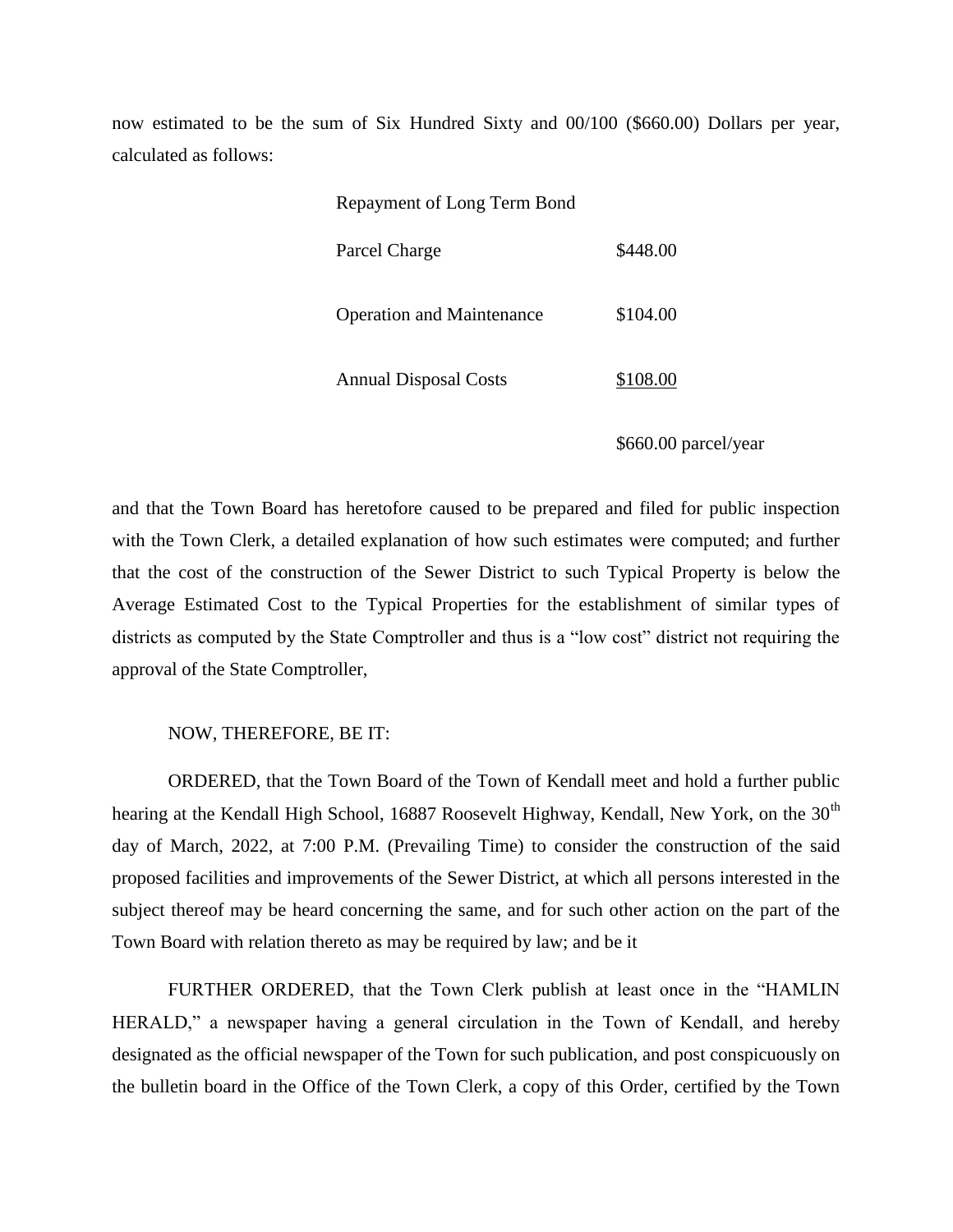Clerk, the first publication and said posting to be not less than ten (10) nor more than twenty days (20) days before the day designated herein for said public hearing as aforesaid; and mail by first class mail to each owner of the taxable real property in the District a notice of such public hearing in substantially the form attached hereto designated:

### NOTICE OF PUBLIC HEARING

NOTICE IS HEREBY GIVEN that the Town Board of the Town of Kendall, Orleans County, New York, will meet at the Kendall High School, 16887 Roosevelt Highway, Kendall, New York, at 7:00 o'clock P.M. on March  $30<sup>th</sup>$ , 2022 for the purpose of conducting a Public Hearing to consider the construction of the facilities and improvements of proposed Sewer District No. 1 consisting of the installation of approximately 70,000 linear feet of force main, 10,000 linear feet of gravity sewer, 301 grinder pumps and service laterals, three pump stations, 24 air valves, 45 cleanouts, three odor control systems, and 24 manholes, all of the foregoing to include land or rights in land, original equipment, machinery, furnishings, valves, fittings, connections, fill, appurtenances and related site work and other ancillary work (referred to herein as the "Sewer District"), at the estimated maximum of cost of \$16,324,812.00 which is planned to be financed by the issuance of \$16,324,812.00 serial bonds offset by any funds received from the federal, state, county, and/or local grants, including, but not limited to grant and/or loan funds from the Resiliency and Economic Development Initiative (REDI) and New York State Environmental Facilities Corporation (NYSEFC), said balance of costs to be provided by the levy and collection of special assessments from the parcels within the Benefited Area; total estimated first year costs to a typical property and to a typical one or two family home (as defined in Town Law) in the amount of \$660.00 and total estimated second year and beyond costs to a typical property and to a typical one or two family home in the amount of \$660.00.

At such public hearing, the Town Board will hear all persons interested in said subject matter thereof.

BY ORDER OF THE TOWN BOARD OF THE TOWN OF KENDALL, ORLEANS COUNTY, NEW YORK and be it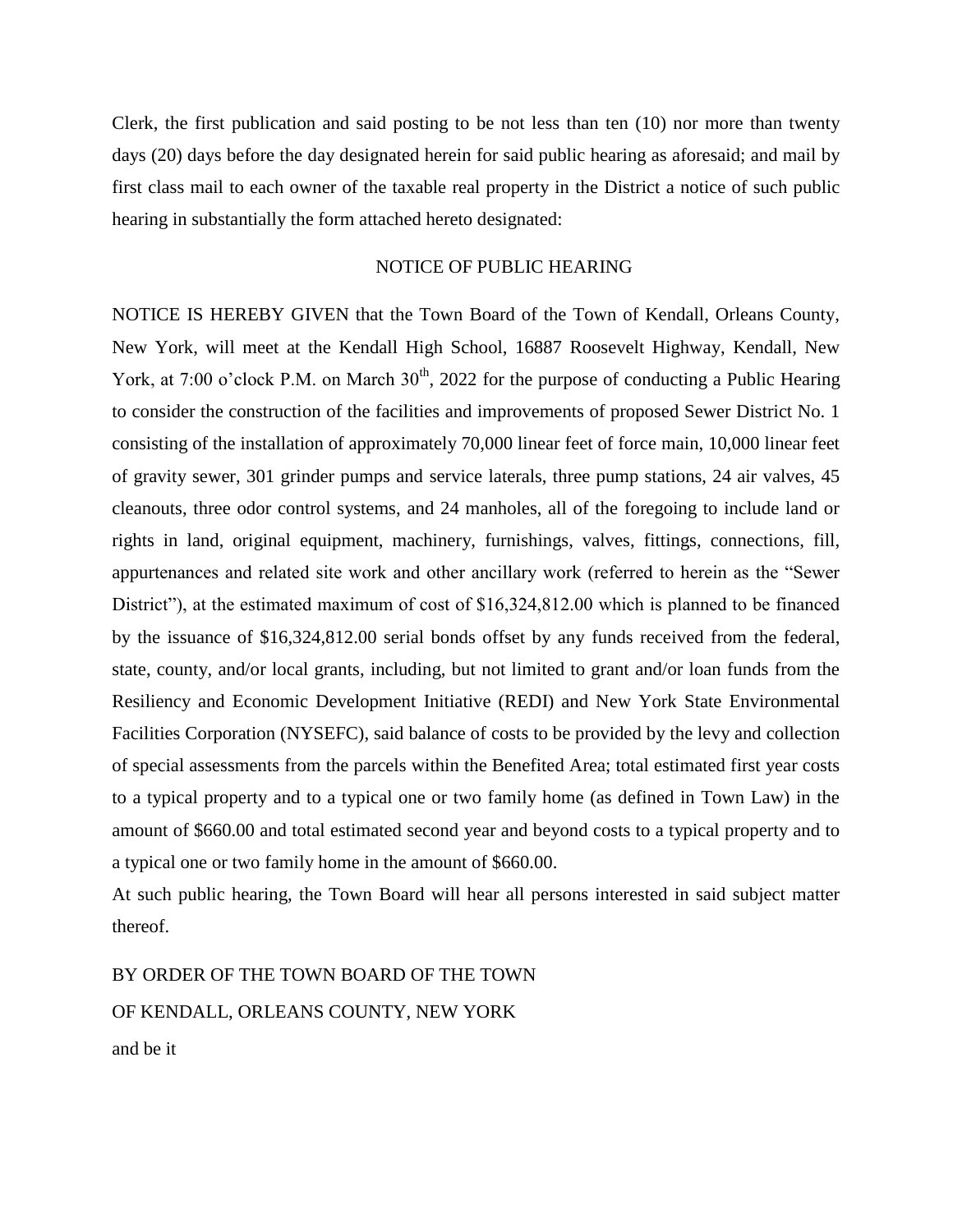FURTHER ORDERED, that the Town Clerk file a certified copy of this Order with the Comptroller of the State of New York on or about the date of publication of a copy of this Order.

Discussion: A full reading was dispensed with, and a summary was given by Attorney Meier.

Supervisor Cammarata called for a vote, which resulted in all ayes, and declared the motion carried.

Councilwoman Szozda made the following motion, which was seconded by Councilman Jennings:

### **RESOLUTION 53-0222 CORRECTION TO ABSTRACT 2 PAYMENT OF CLAIMS**

BE IT RESOLVED, to delete from Abstract 2, Voucher 76 in the Highway fund, in the amount of \$248.39, for George Swede Sales. Total Highway fund expenditures on abstract 2 will be \$61,716.68. Total Abstract 2 corrected amount is \$101,307.76.

Supervisor Cammarata called for a vote, which resulted in all ayes, and declared the motion carried.

Councilman Jennings made the following motion, which was seconded by Councilwoman Szozda:

## **RESOLUTION 54-0222 WATER DISTRICT EIGHT BUDGET MODIFICATION - ENGINEEER**

Whereas, the Town of Kendall developed the budget for the Water District No. 8 project based on estimates for the costs for various engineering services, and

Whereas, the Town has incurred additional engineering costs related to the close out of the original construction contract and preparation of a strategy to complete the project using Town forces and equipment, so then,

Be it resolved that the Town Board hereby authorizes an increase in the budget for the engineering services of \$14,369.50, as stipulated in the Amendment to Owner-Engineer Agreement No. 2 requested by LaBella Engineers, DPC, with a corresponding decrease in the Contingency.

Supervisor Cammarata called for a vote, which resulted in all ayes, and declared the motion carried.